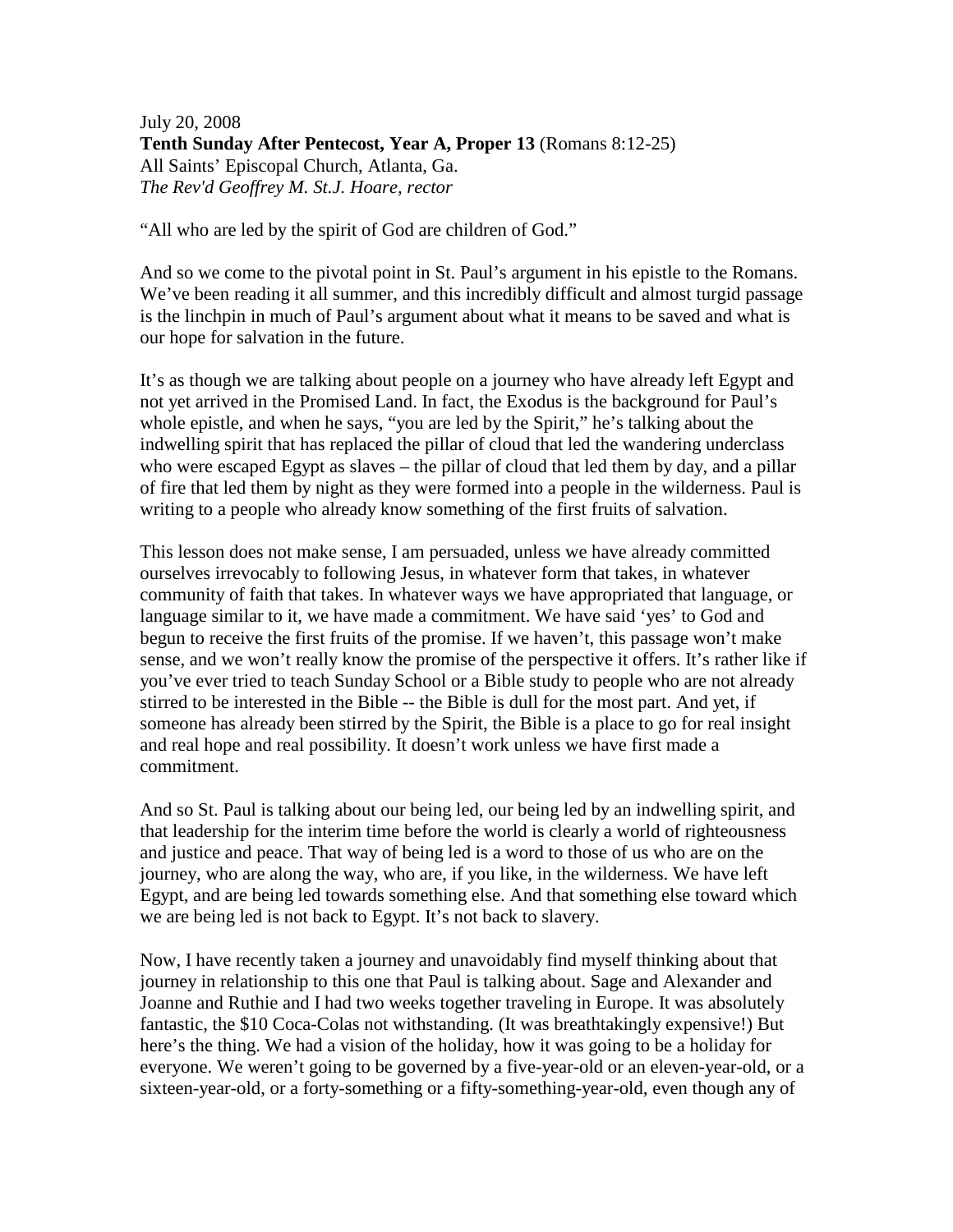us might have liked it that way. We were going to make sure it was a holiday for everybody. So, for the most part, we did things together. But sometimes we separated and did things individually and came back together at lunch and talked about what was going on. We were, in a sense, still working on a family holiday even when we were doing things separately. It was almost as though we were being led by a kind of indwelling spirit, shaped by a previous vision.

And what that means is -- and it's of great concern to Paul -- is that the Spirit does *not* mean, and being a child of God does *not* mean "anything goes." He's worried about morality. He doesn't mean "everybody do your own thing." He doesn't mean you have no relation with anyone else. Sometimes he's thought to be talking about "the flesh" as being worried about sexual immorality in some way, shape, or form, but what it's *really* about is about what happens when we start placing ourselves and our self-gratification before the pleasure of the other. Because one of the things that happened, remember, in the wilderness, is that the people were formed into a community. They were formed into the people of God, where each mattered to the other, and right relationship was held up as the sign of God's grace.

And so Paul's concerned for those who have tasted the first fruits of salvation, who have begun to know what it means to be freed and liberated and forgiven and healed. He's concerned that we know that doesn't mean we get to do whatever we want without some concern for the other, without some vision that holds everybody together, where the vision is what dominates, and not one group or another group seeking power. Morality means being concerned for the other. And if we do that, one of the things we will often find is that we start to fear.

Those of you who've followed the Lambeth Conference and international Anglican fighting and so on will recognize that there's a great deal of jockeying for power, and fear of what we will lose if someone else gains, and people taking their toys and going home. And Paul says, "No, you're *not* going to be led to a spirit of fear if you know that you are not just a tourist, not just a temporary visitor on this journey. You're a committed person on this journey, and so you are adopted, you are beloved children of God, you are heirs of God and joint heirs with Christ, and that makes *all* the difference. You will *not* be led back into slavery. You will *not* be led into fear. But you will hold fast the hope and the vision that makes sense of everything for everyone." "The whole of creation," he says, "is groaning in travail." It's like labor pains, he says. And that leads him to talk about suffering, which is an inevitable part of the journey.

Now, he doesn't cover the depths of suffering in this passage, he simply gives a little perspective to it. Anyone's who's taken a travel abroad has come across what English xenophobia likes to call "Spanish tummy." It's a necessary part of much travel abroad. And for the one who's undergoing it, it is a form of suffering. And it can, suffering can in fact change the whole plan of the group, and "shift the vision" temporarily. And I'm here to tell you, it does that! And yet it doesn't change the fundamental vision. It doesn't change the joy of the holiday. It might mean we do something this day instead of that day. It doesn't mean that we're not still heading to the promised land. It might *feel* as